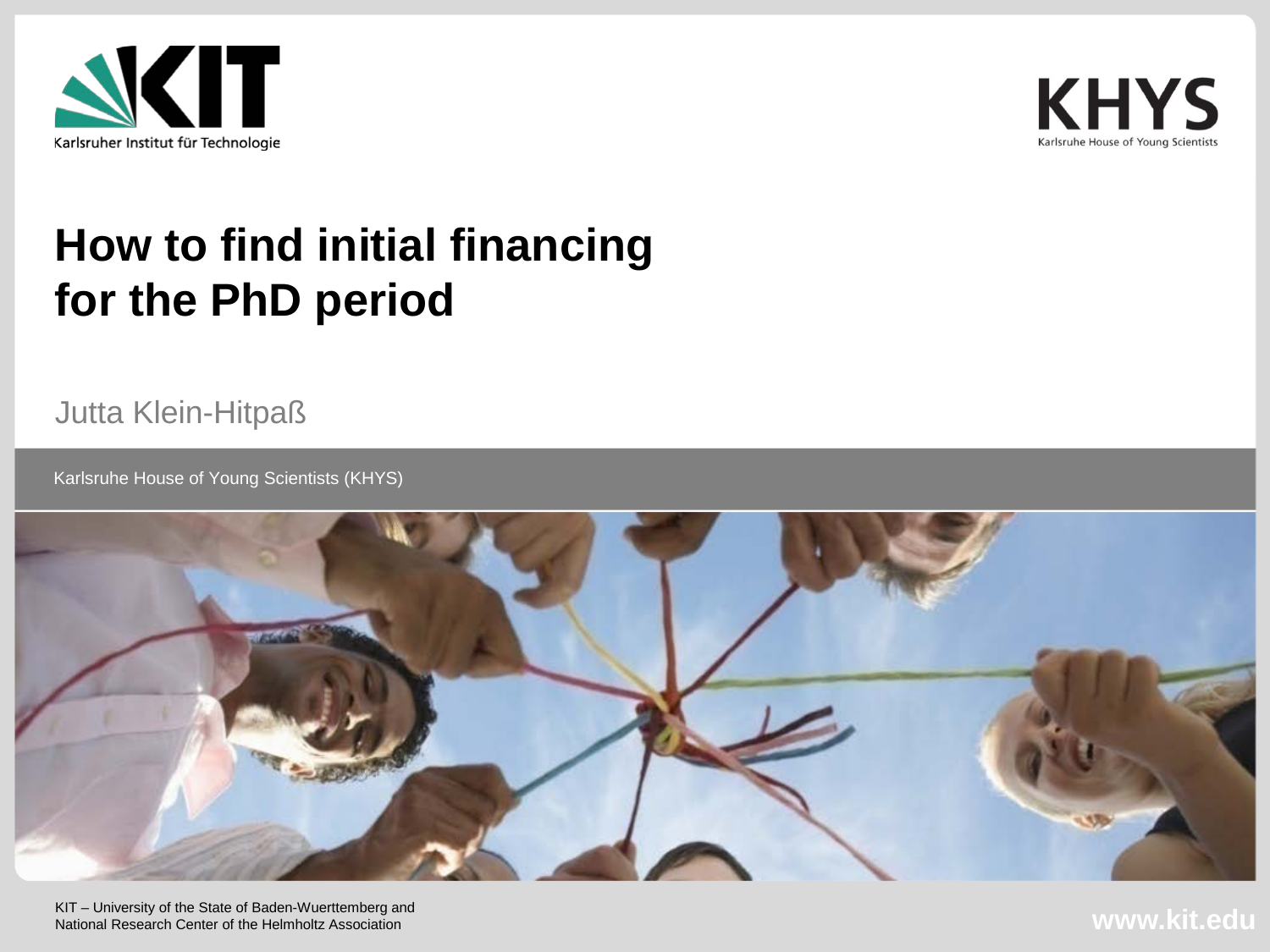

- ► Karlsruhe House of Young Scientists (KHYS)
- Financing options
- Working contract vs. scholarship
- Scholarship programs
- Scholarship databases

**For information on all of the programs go to: www.khys.kit.edu**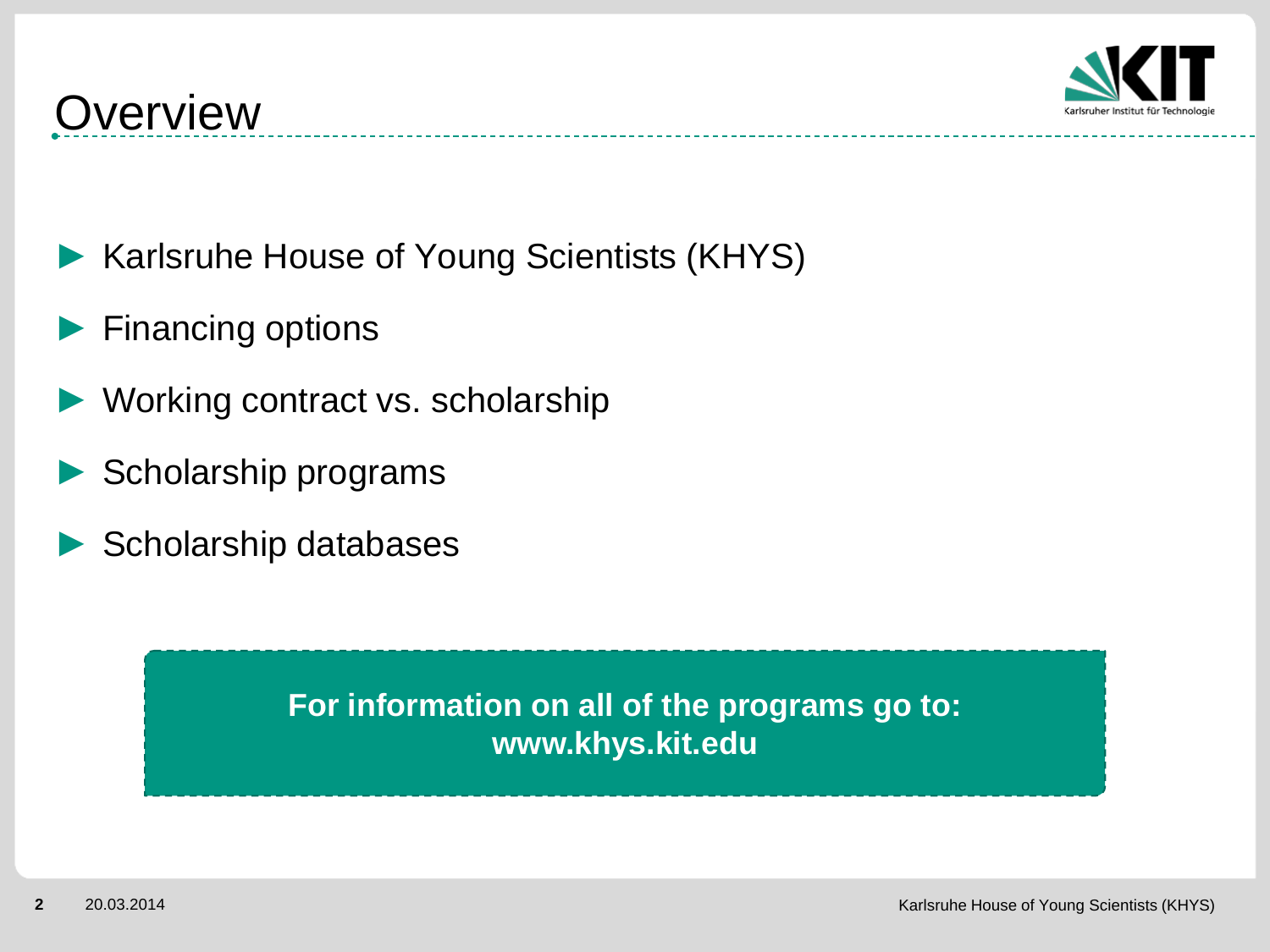

# About KHYS

- ► Founded in 2007 in the context of the "Initiative for Excellence"
- Central service unit

### ► **Main target groups**

- ► Doctoral researchers
- ► Junior postdocs (two years after finishing their PhD)
- ► Those interested in doing a PhD at KIT

### ► **Objectives**

- ► Support and advice of young KIT scientists
- Internationalization and interdisciplinary networking
- Quality assurance of the PhD conditions at KIT
- Identifying future trends in support of young scientists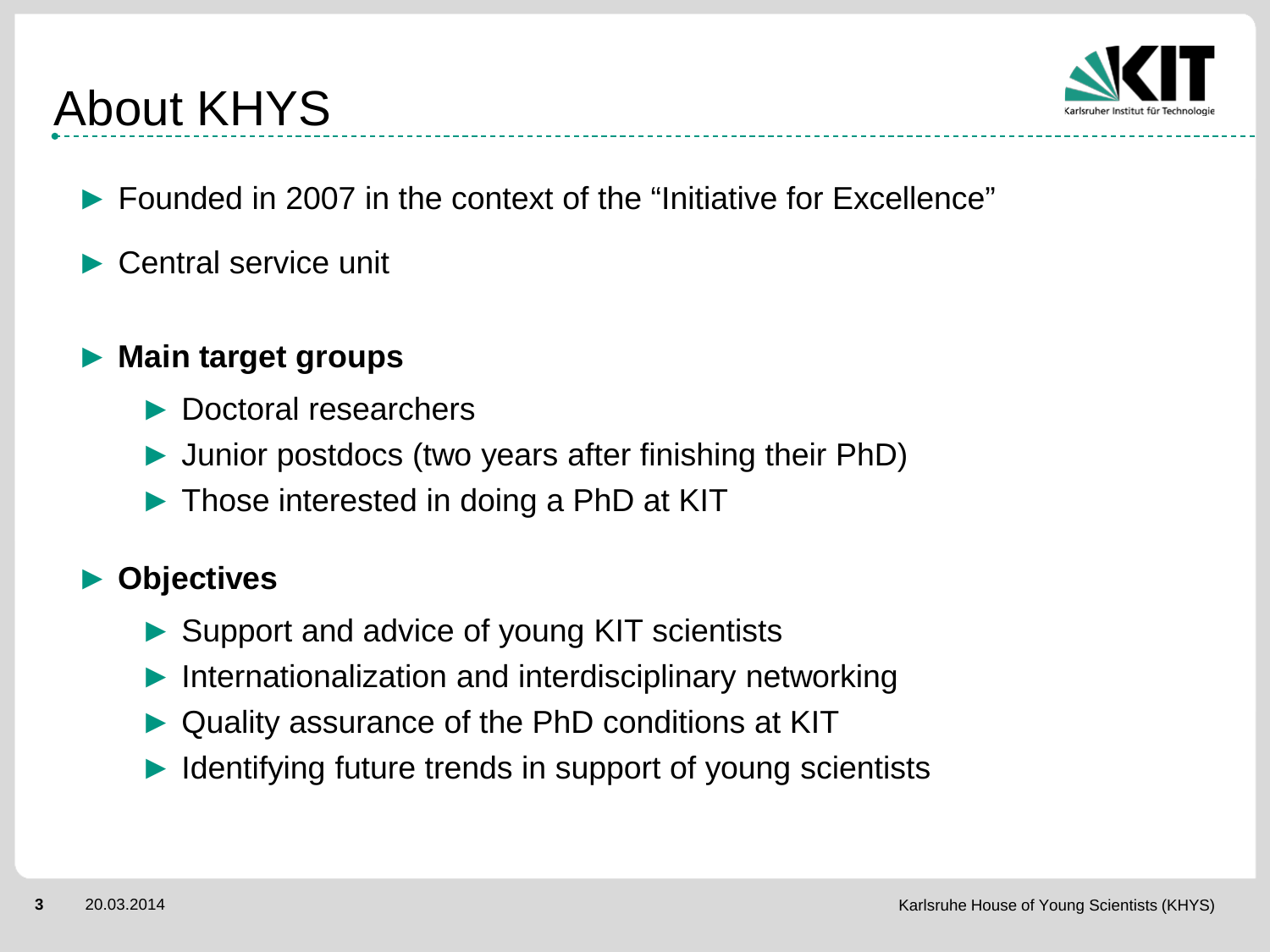## Financing options



- ► **Working contract with KIT**: research associate, PhD position, research assistant  $\rightarrow$  [KIT Job Portal \(](http://www.pse.kit.edu/english/karriere/121.php)German)
- ► **Scholarship** → [KHYS list of scholarship programs](http://www.khys.kit.edu/english/finanzierung-und-stipendien.php) (German)
- ► Working contract with an **external research institution or industrial company**

#### **Please note**

- ► Often doctoral researchers receive funding from **different sources** during the PhD period
- ► They have to take care of **transitional or continued financing** well in advance

The **KHYS Doctoral Researcher Survey 2013** showed the following KIT figures:

- ► Financing by means of at least a part-time job at KIT: **83%**
- ► Scholarship: **8%**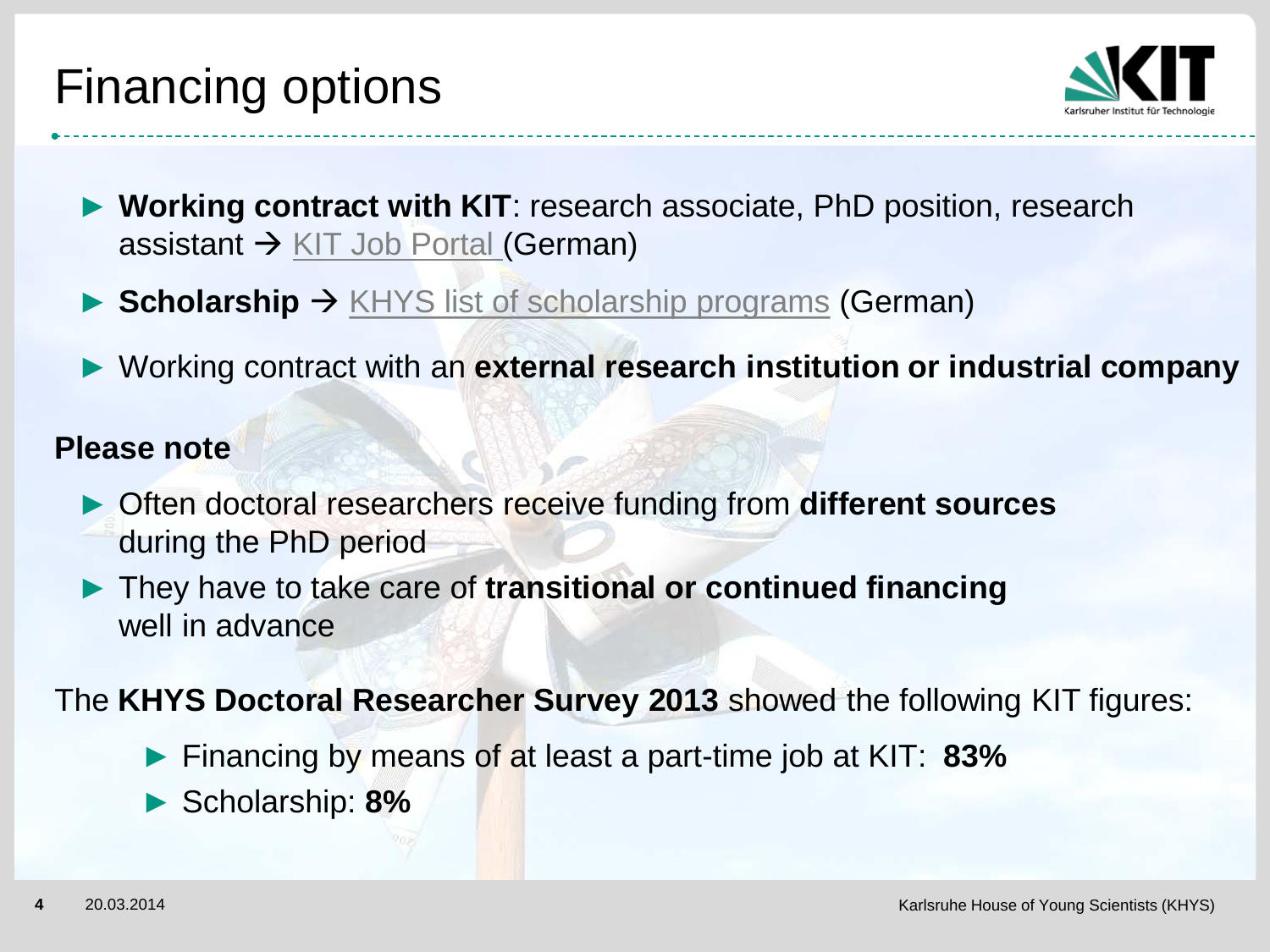

# Financing – Working contract vs. scholarship

### **Working contract**

- ▶ Social security payments covered (health insurance, retirement pensions, unemployment insurance)
- ► Unemployment benefits (ALG I) when working contract expires
- $\blacktriangleright$  Lots of tasks = less time for dissertation; more involvement in university structures
- ► Make sure that you have enough time for your dissertation

### **Scholarship**

- ► Social security payments not covered (health insurance mandatory; at least €150/month)
- ► No unemployment benefits after scholarship
- Often fewer tasks  $=$  more time for dissertation; less involvement in university structures

► Useful to enroll at KIT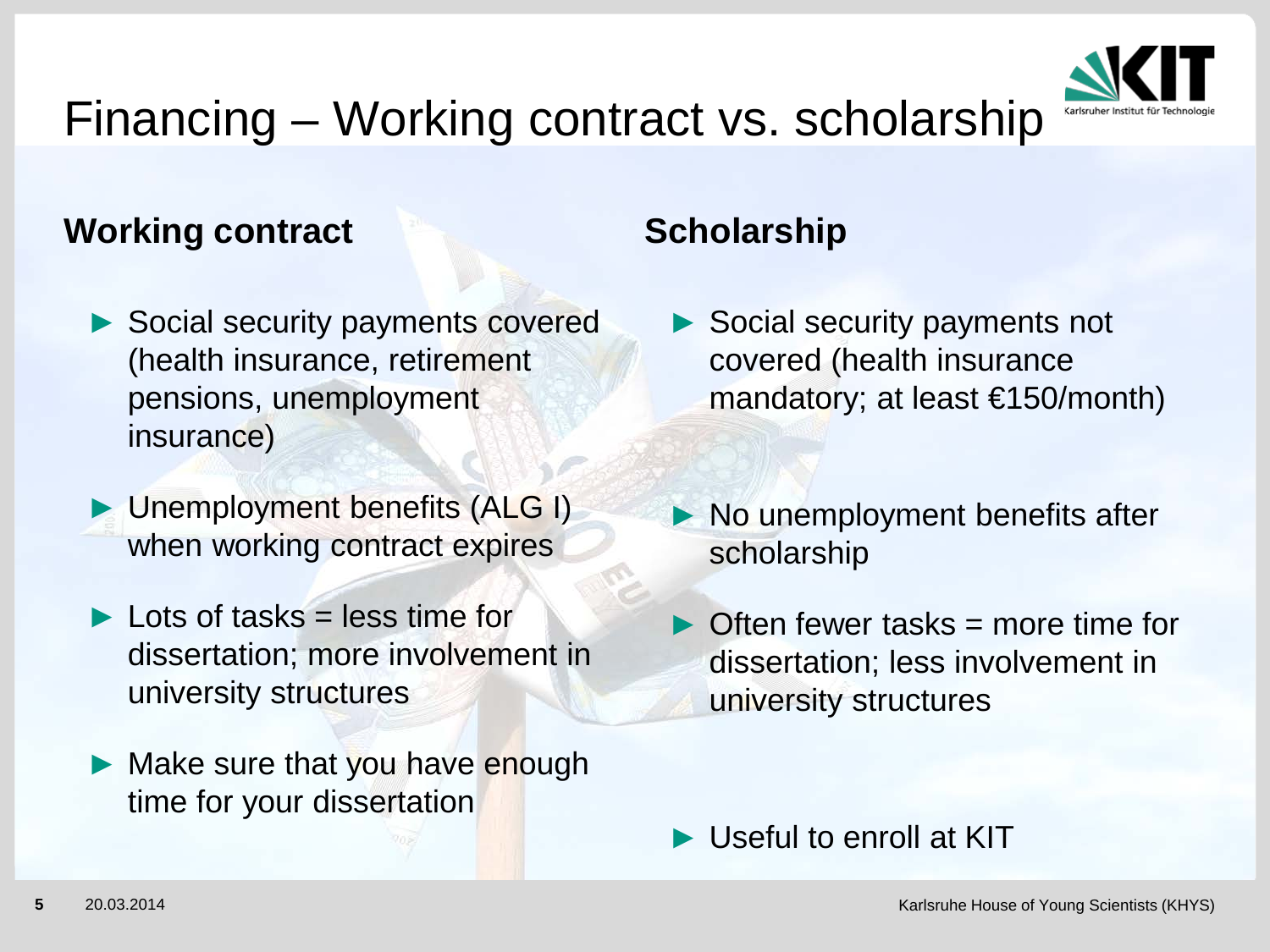# Scholarship programs



Specific programs at KIT

► Landesgraduiertenförderung (Graduate Funding from the State of Baden-Württemberg)

- ► **Scope:** €1,100/month for a maximum of 2 years
- ► **Deadline:** October 2014; financing starts January 2015
- ► Application process handled by KHYS
- ► Scholarships by [KIT PhD programs](http://www.kit.edu/kit/english/phdprograms.php) (e.g. GRACE, KSETA, MICMoR)
	- ► **Scope:** €1,365/month for up to 2 years
	- ► For the application process contact the respective program

Scholarship programs for doctoral researchers from abroad

- ► DAAD (German Academic Exchange Service)
- ► Scholarships from national foundations from the graduate's country of origin (e.g. China Scholarship Council, CONICYT in Chile)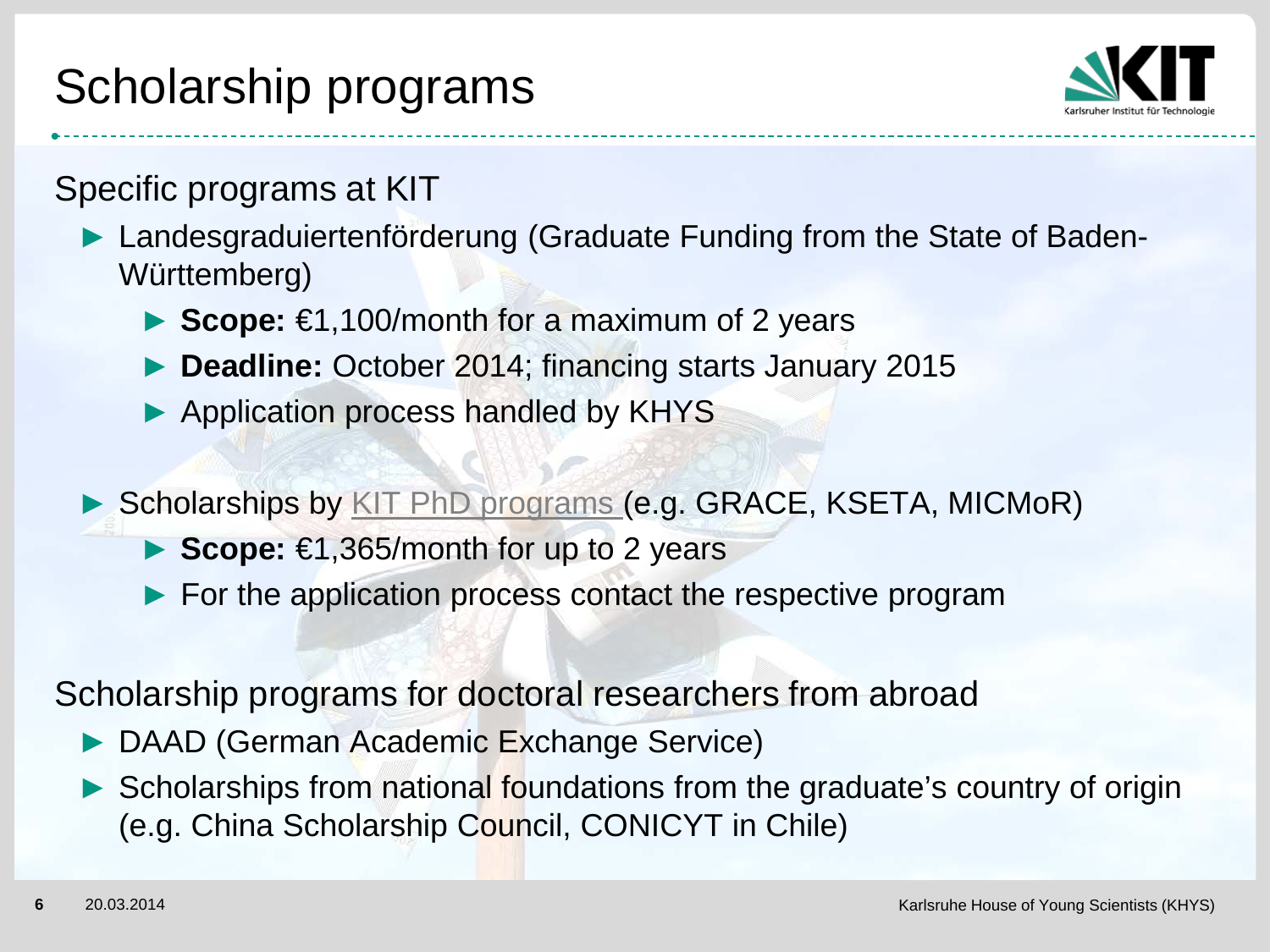

**Target group:** doctoral researchers from the fields of mathematics, physics, chemistry, informatics and engineering

**Scope:** €1,800/month for a maximum of 3 years; material costs allowance of €3,000/year

**Deadline:** presumably early July 2014 (annual call for applications)

#### **Conditions:**

- Career goal: management position in industry
- It's not possible to apply directly to the foundation; applications have to be handed in at KHYS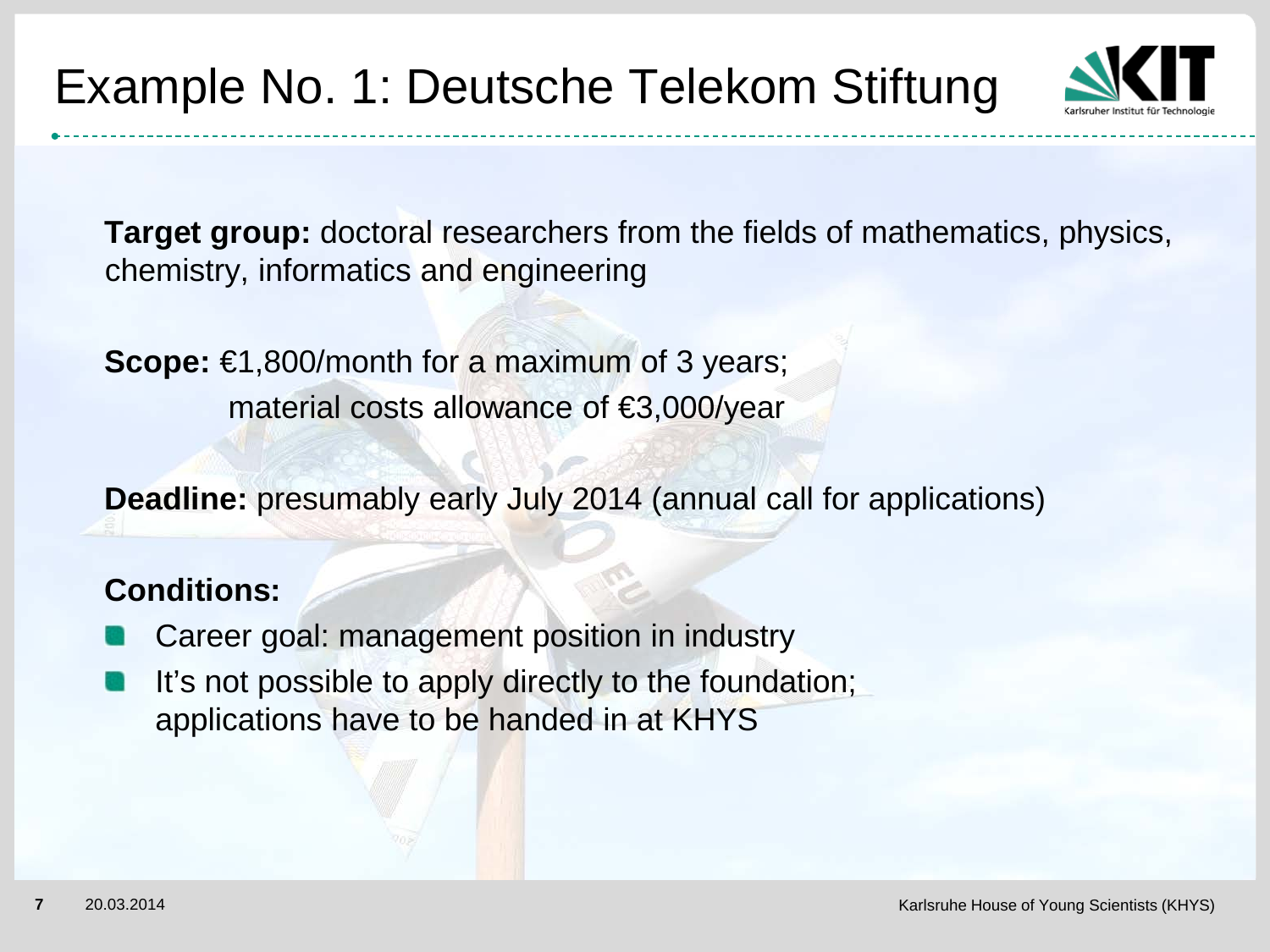

**Target group:** doctoral researchers from the fields of natural sciences and engineering

**Scope:** €1,500/month for a maximum of 3 years;

**Deadline:** presumably early December 2014 (annual call for applications)

#### **Conditions:**

- Thematic focus of call for applications varies each year
- It's not possible to apply directly to the foundation; applications have to be handed in at KHYS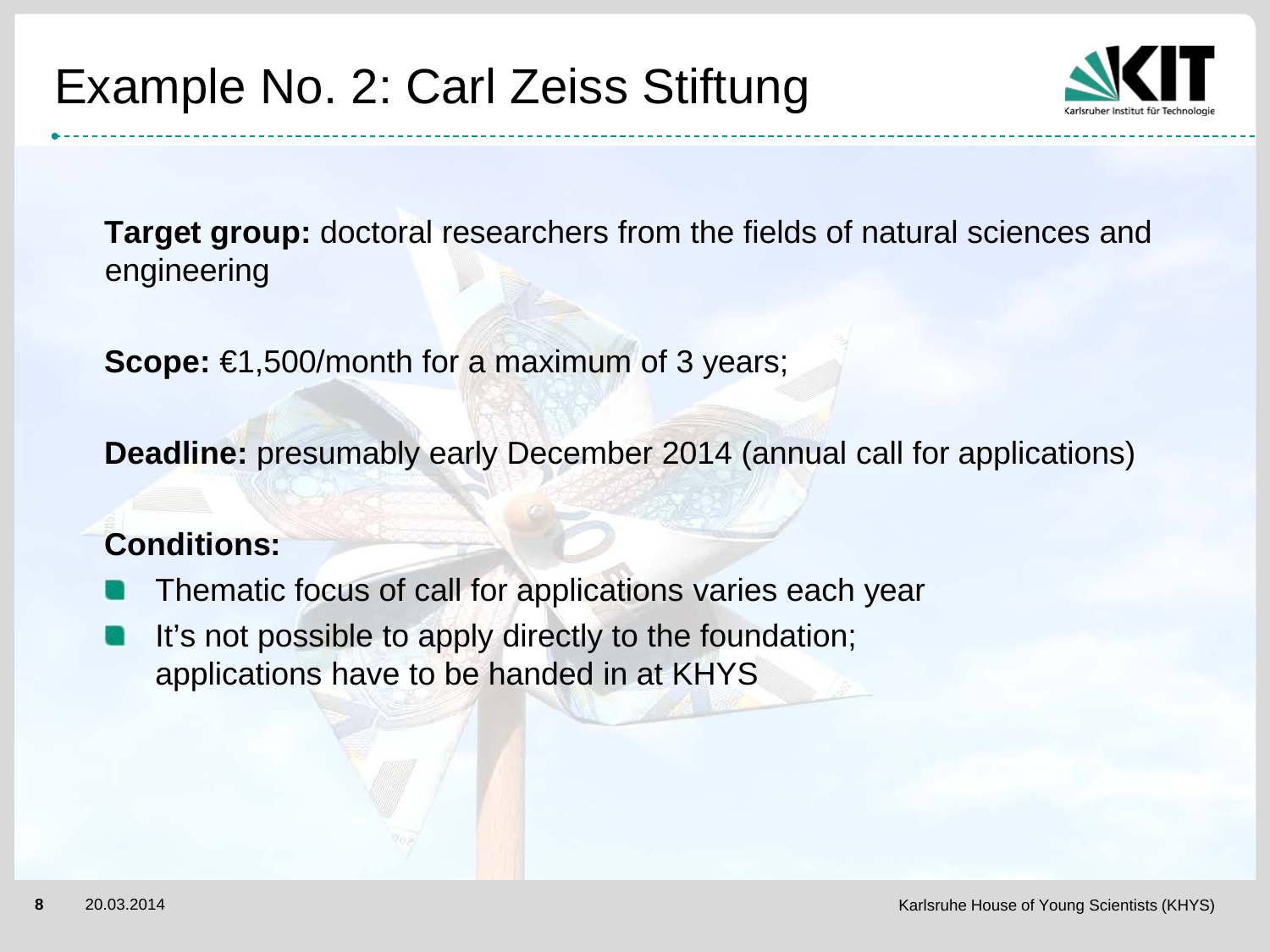# 13 "Begabtenförderungswerke"



- ► Avicenna-Studienwerk
- ► Cusanuswerk
- ► Ernst-Ludwig-Ehrlich-Studienwerk
- ► Evangelisches Studienwerk
- ► Friedrich-Ebert-Stiftung
- ► Friedrich Naumann Stiftung für die Freiheit
- ► Hanns-Seidel-Stiftung
- ► Hans-Böckler-Stiftung
- ► Heinrich-Böll-Stiftung
- ► Konrad-Adenauer-Stiftung
- ► Rosa-Luxemburg-Stiftung
- ► Studienstiftung des deutschen Volkes
- ► Stiftung der Deutschen **Wirtschaft**

### **For an overview go to: [www.stipendiumplus.de](http://www.stipendiumplus.de/)**

- ► **Preconditions:** above-average achievements, social commitment, personality
- ► **Scope:** €1,050/month for 2 years (extension possible); comprehensive supporting program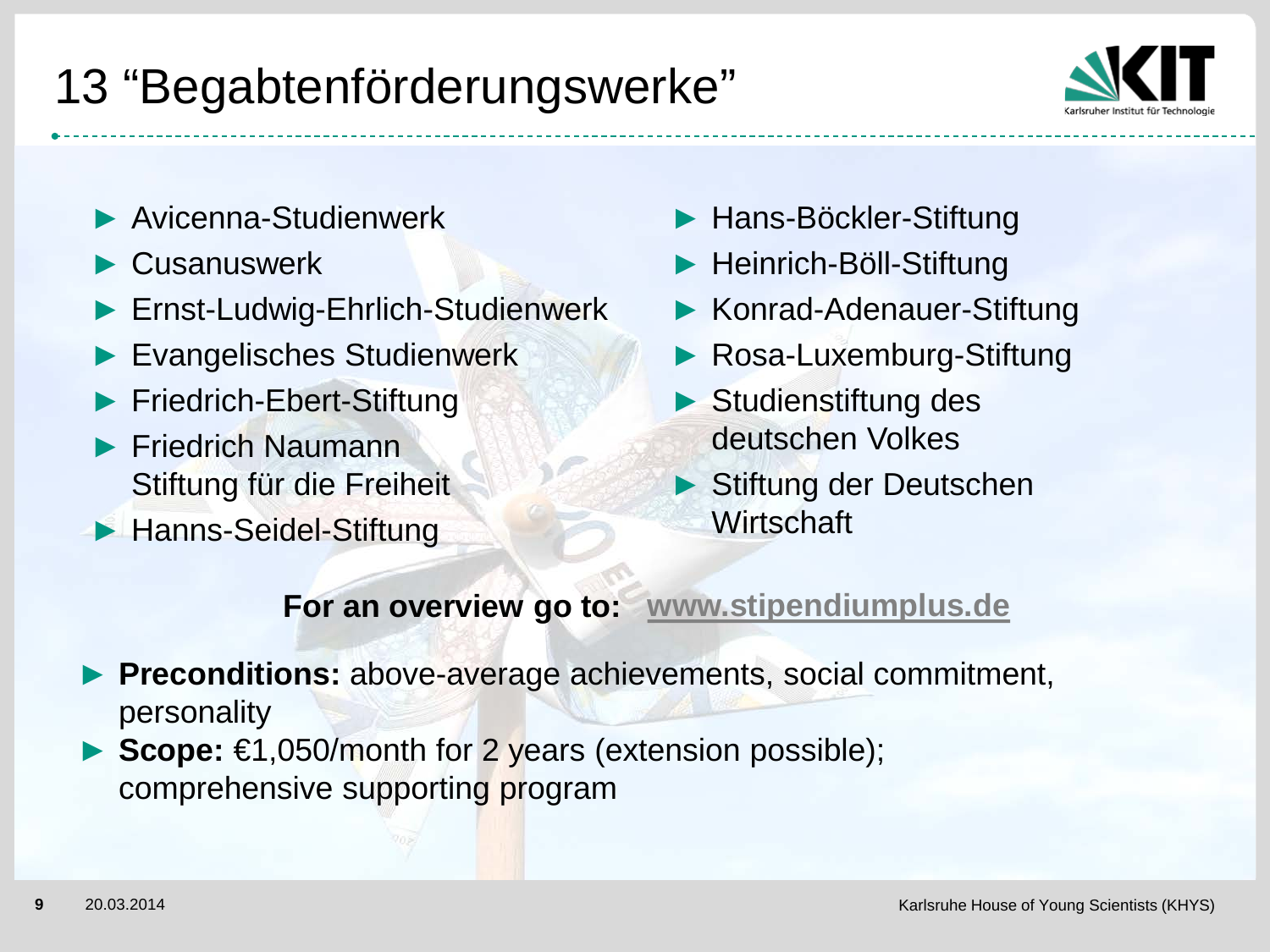## Other scholarship programs



- ► Evonik Foundation
- Dr. Jost Henkel Stiftung
- German-American Fulbright Commission
- Deutsche Bundesstiftung Umwelt
- ► Fonds der Chemischen Industrie
- ► Reiner Lemoine Stiftung
- $\blacktriangleright$  Etc.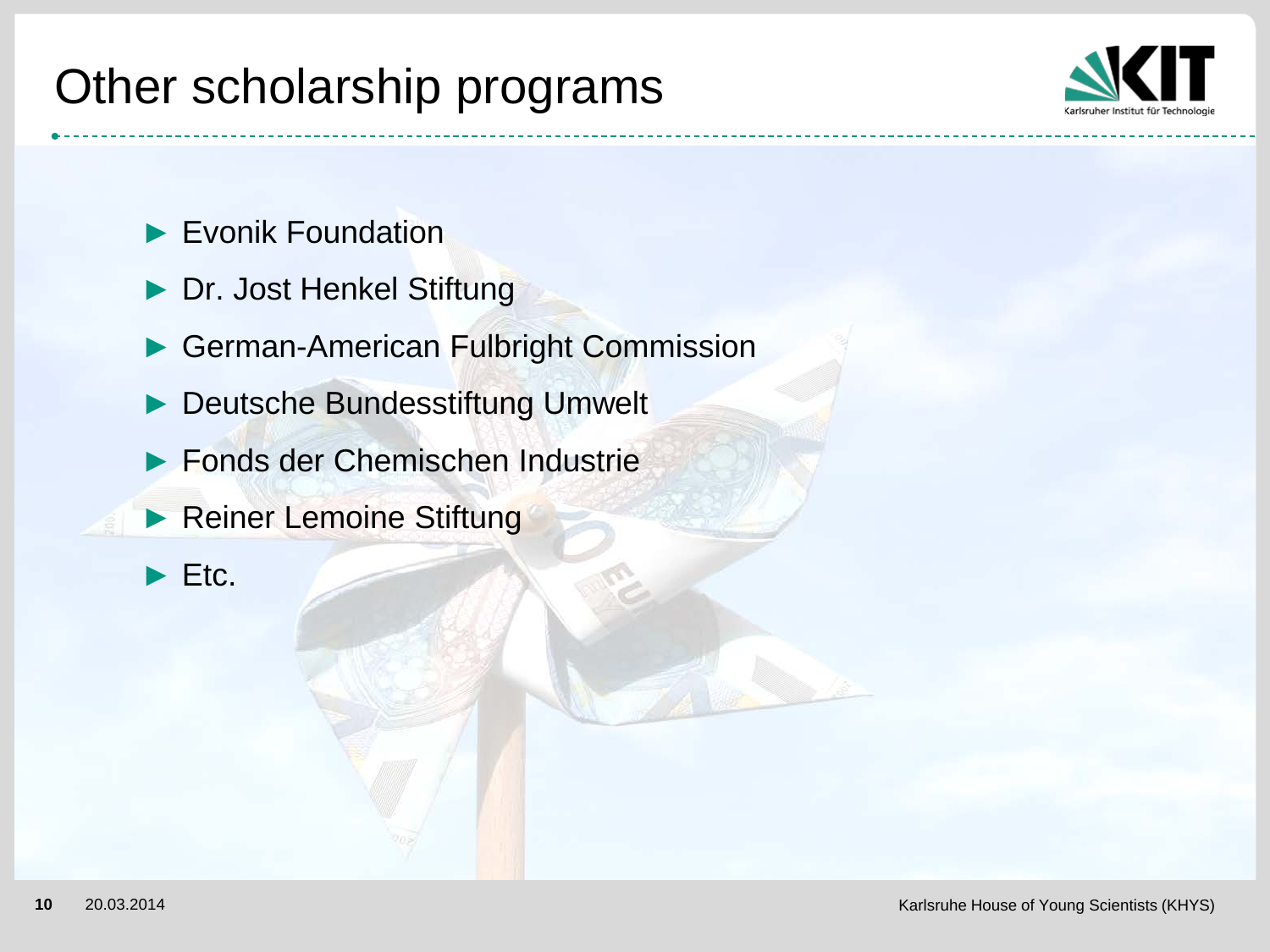## Scholarship databases



- DAAD [scholarship database](https://www.daad.de/ausland/studieren/stipendium/de/70-stipendien-finden-und-bewerben)
- ► [Stipendienlotse](http://www.stipendienlotse.de/) (Federal Ministry of Education and Research; German)
- ► [EURAXESS Germany](http://www.euraxess.de/portal/home_de.html)
- [Scholarship portal of the EU](http://www.scholarshipportal.eu/#basic)
- [Scholarship database](http://www.e-fellows.net/STUDIUM/Stipendien/Stipendien-Datenbank/Stipendium-suchen-finden) of e.fellows.net (German)
- ► [mystipendium.de](http://www.mystipendium.de/) (German, free of charge registration necessary)
- Scholarship database for [programs for women](http://www.frauenkarrierewege.de/index.php/stipendiendatenbank.html) of the

KarriereWegeMentoring project (German)